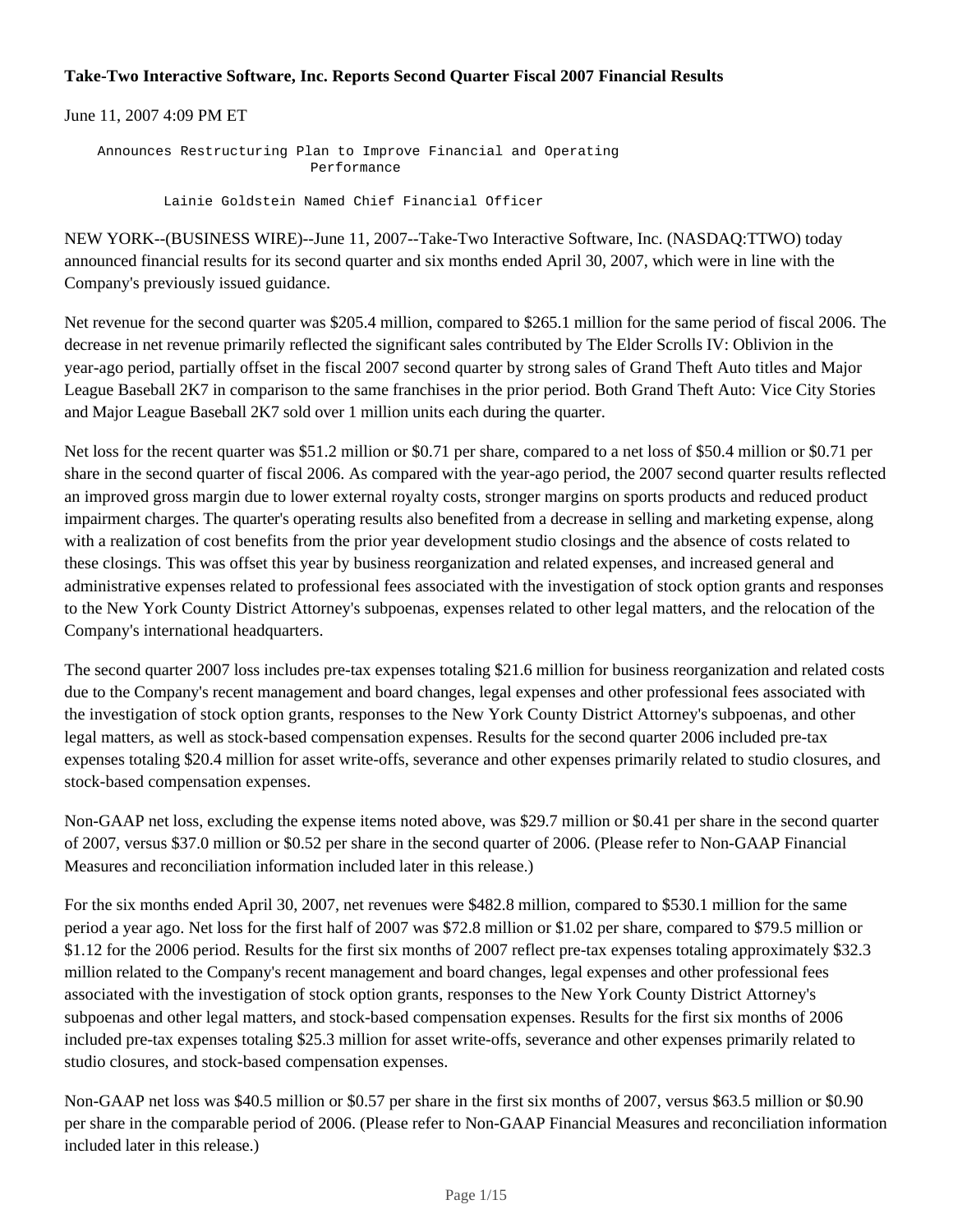Take-Two's cash position was \$108.5 million as of April 30, 2007.

Restructuring Plan

After a comprehensive business review, Take-Two's new management team today announced the first of a series of initiatives to revitalize the Company. These initiatives are designed to enhance the efficiency of the organizational structure, support a highly creative and financially disciplined product development process, increase operating margins and improve the Company's productivity and cost-effectiveness. Take-Two said its evaluation process is continuing and expects to report on progress in additional areas in the future.

Take-Two's restructuring plan to date consists primarily of the following key elements:

- -- Restructure Take-Two's international operations to consolidate and align the marketing, sales and operational functions according to business discipline rather than geography to create a more efficient and responsive international organization
- -- Realign label and studio administrative functions to report to the respective departments at the corporate level, thereby ensuring increased control and accountability
- -- Consolidate the management, marketing and business development operations of the 2K and 2K Sports labels on the West Coast to improve access to resources, work more closely with the sports development teams, and provide a centralized organization to increase efficiency and better support the growth of these labels
- -- Consolidate third-party PC distribution into North American sales

Take-Two expects to reduce fixed overhead from these actions by approximately \$25 million, which should be realized by the end of fiscal 2008 on an annualized run-rate basis. The Company anticipates approximately \$15 million of charges related to the restructuring, excluding any asset impairments, through fiscal 2008, with approximately half of the charges expected in fiscal 2007.

Strauss Zelnick, Chairman, commented, "When our management team took on a leadership role at Take-Two, we committed ourselves to making this the most creative, the most innovative and the most efficient company in our industry. We also pledged to our shareholders and employees that we would present a detailed action plan within our first 100 days. With over one month remaining, we have already made significant progress in assessing the organization and launching a major restructuring initiative. We look forward to communicating the full results of our 100 day plan in early July."

Ben Feder, Chief Executive Officer, added, "We are very encouraged by the professionalism of the entire organization, the determination of our creative people to deliver great games, the commitment of our senior management team, and the strong potential of our core business. While we have much work ahead of us, our team is confident that Take-Two can achieve the objectives we envisioned when we began this process."

Mr. Feder continued, "While the decisions we are announcing today were difficult and will unfortunately require employee layoffs, we believe these necessary actions will improve the financial and operational performance of Take-Two, leading to greater value for our shareholders."

### Financial Guidance

Take-Two is reiterating its guidance for fiscal 2007 of revenue in the range of \$1.2 billion to \$1.25 billion and break even results on a GAAP basis, including stock-based compensation expense of \$0.22 per share, but excluding any charges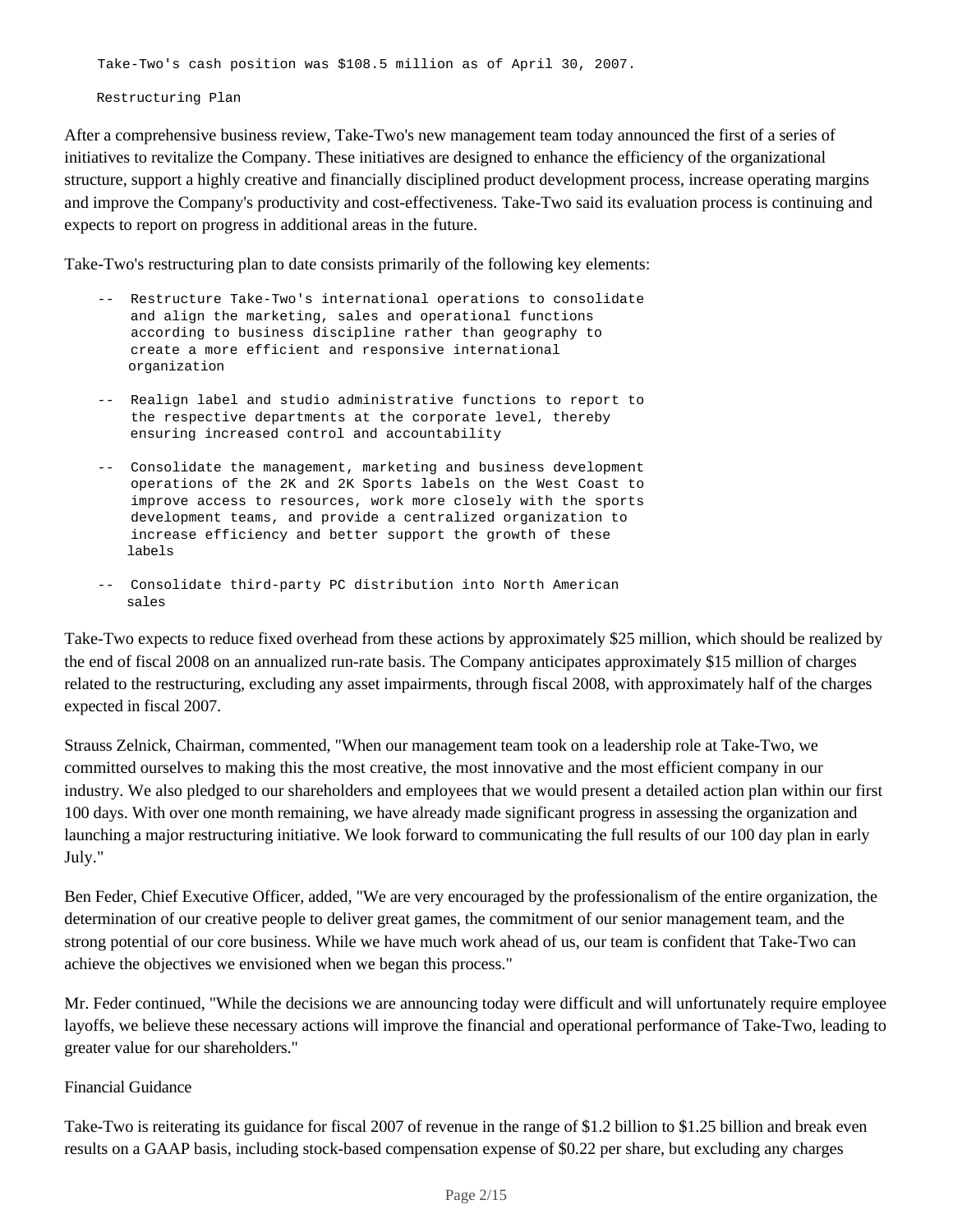related to the Company's reorganization expenses and restructuring initiatives. Included in the Company's reorganization expenses is additional stock-based compensation expense of \$0.03 per share. Additionally, fiscal 2007 estimates only reflect tax expense for the Company's international operations.

For the third quarter ending July 31, 2007, Take-Two is providing initial guidance of net revenue in the range of \$195 million to \$215 million, with a GAAP net loss per share in the range of \$0.60 to \$0.65, including stock-based compensation expense of \$0.06 per share, but excluding any charges related to the Company's reorganization expenses and restructuring initiatives. Additionally, third quarter estimates reflect no tax benefit.

For the fourth quarter ending October 31, 2007, Take-Two is providing initial guidance of net revenue in the range of \$520 million to \$550 million, with diluted net earnings per share in the range of \$1.35 to \$1.40, including stock-based compensation expense of \$0.06 per share, but excluding any charges related to the Company's reorganization expenses and restructuring initiatives. Included in the Company's reorganization expenses is additional stock-based compensation expense of \$0.03 per share. Additionally, fourth quarter estimates only reflect tax expense for the Company's international operations.

Key assumptions and dependencies underlying fiscal 2007 guidance include continued consumer acceptance of the Xbox 360, PLAYSTATION 3 and Wii; the ability to develop and publish products that capture market share for these next generation systems while continuing to leverage opportunities on legacy platforms; as well as the timely delivery of the titles detailed in this release.

## CFO Announcement

Take-Two also announced today that Lainie Goldstein, interim Chief Financial Officer, has been named to the CFO position. Ms. Goldstein, who joined the Company in 2003 and was recently Senior Vice President of Finance, has more than 15 years of financial and business experience in the software, entertainment, retail and apparel industries. Prior to joining Take-Two, she served as Vice President, Finance and Business Development with Nautica Enterprises. A CPA, Ms. Goldstein also held positions in the audit and reorganization departments at Grant Thornton.

Mr. Feder commented, "We are pleased to fill our CFO position with a financial executive of Lainie's experience and ability. She not only brings a wealth of expertise in the industry and related businesses, but also has demonstrated her commitment to Take-Two and desire to help us reach our potential."

## Product Pipeline

Take-Two has announced expected release dates for the following titles:

| Title                                     | Platform                                       | Expected Release<br>(Fiscal Period) |
|-------------------------------------------|------------------------------------------------|-------------------------------------|
|                                           |                                                |                                     |
| All-Pro Football 2K8                      | Xbox 360, PS3                                  | Third quarter 2007                  |
| Fantastic 4: Rise of<br>the Silver Surfer | Xbox 360, PS3, Wii, PS2, DS Third quarter 2007 |                                     |
| Manhunt 2                                 | Wii, PS2, PSP                                  | Third quarter 2007                  |
| The BIGS                                  | Xbox 360, PS3, Wii, PS2,<br>PSP                | Third quarter 2007                  |
| The Darkness                              | Xbox 360, PS3                                  | Third quarter 2007                  |
| BioShock                                  | Xbox 360. PC                                   | Fourth quarter 2007                 |
| Carnival Games                            | Wii                                            | Fourth quarter 2007                 |
| Grand Theft Auto IV                       | Xbox 360, PS3                                  | Fourth quarter 2007                 |
| NBA 2K8                                   | Xbox 360, PS3, PS2                             | Fourth quarter 2007                 |
| NHL 2K8                                   | Xbox 360, PS3, PS2                             | Fourth quarter 2007                 |

Take-Two's line up announced to date for fiscal 2008 includes the following titles: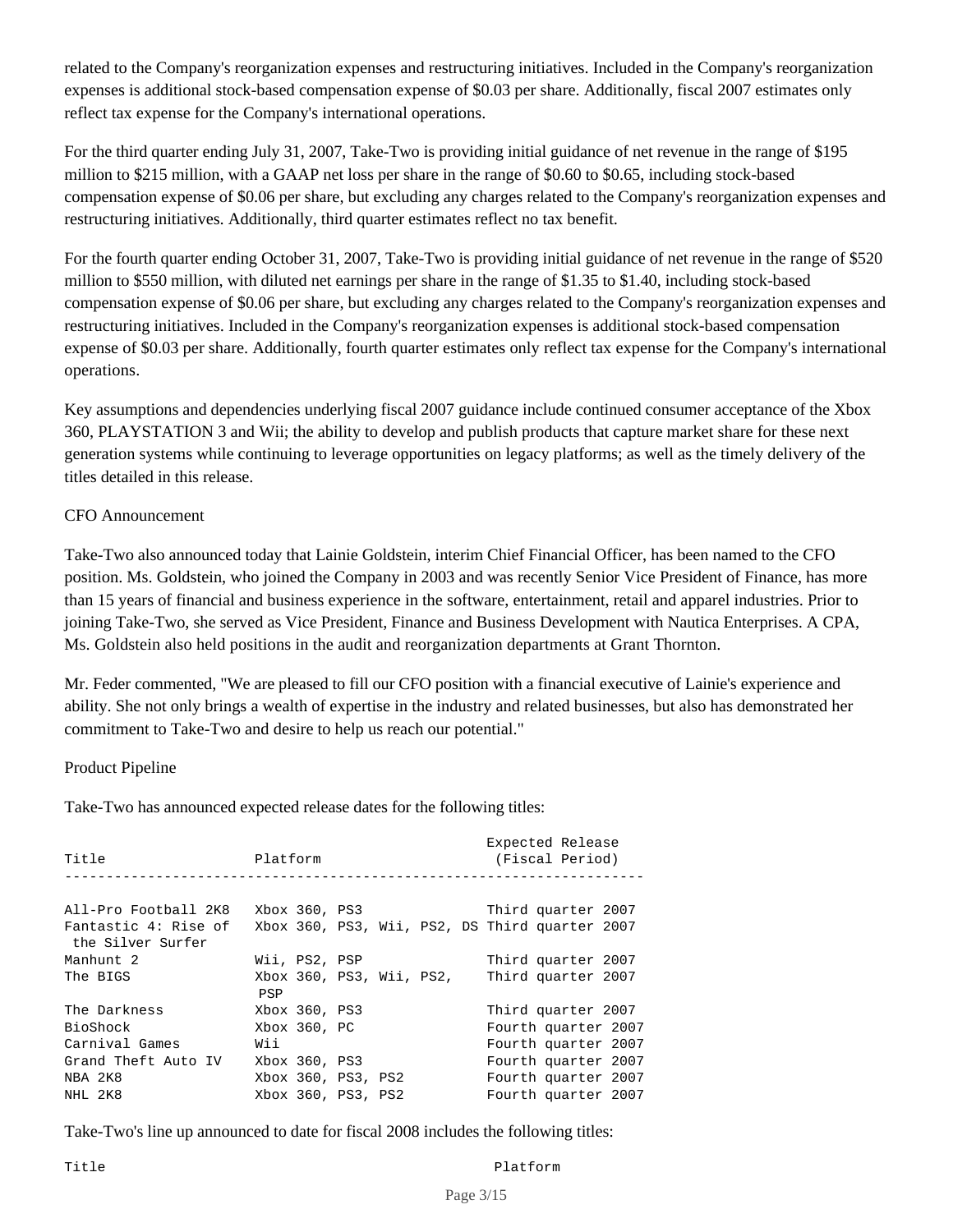| Beaterator                             | PSP                |
|----------------------------------------|--------------------|
| College Hoops 2K8                      | Xbox 360, PS3, PS2 |
| Grand Theft Auto IV - Episodic Content | Xbox 360           |
| L.A. Noire                             | PS3                |
| Midnight Club: Los Angeles             | Xbox 360, PS3      |
| Major League Baseball 2K8              | Multiple Platforms |
| NBA 2K9                                | Multiple Platforms |
| NHL 2K9                                | Multiple Platforms |

#### Non-GAAP Financial Measures

In addition to reporting financial results in accordance with U.S. generally accepted accounting principles (GAAP), Take-Two also uses non-GAAP measures of financial performance that exclude certain non-recurring or non-cash items. Non-GAAP gross profit, operating income, net income and diluted earnings per share are measures that exclude certain non-recurring or non-cash items and should be considered in addition to results prepared in accordance with GAAP, and are not intended to be considered in isolation from, as a substitute for, or superior to, GAAP results. These non-GAAP financial measures may be different from similarly titled measures used by other companies.

The non-GAAP measures exclude the following items from the Company's statements of operations:

- -- Business reorganization and related restructuring expenses
- -- Stock-based compensation
- -- Professional fees and expenses associated with the Company's stock options investigation and certain other unusual regulatory and legal matters
- -- Non-cash charges related to asset write-offs in connection with business restructurings and studio closings
- -- Severance and other costs related to studio closures
- -- Income tax effects of the items listed above

In addition, the Company may consider whether other significant non-recurring items that arise in the future should also be excluded from the non-GAAP financial measures it uses.

The Company believes that these non-GAAP financial measures, when taken into consideration with the corresponding GAAP financial measures, are important in gaining an understanding of the Company's ongoing business. These non-GAAP financial measures also provide for comparative results from period to period. In addition, the Company believes it is appropriate to exclude certain items as follows:

#### Business reorganization and related restructuring expenses

In March 2007, the Company's stockholders elected a new slate of members to Take-Two's Board of Directors, who immediately removed the Company's former President and Chief Executive Officer. Shortly thereafter, the Company's former Chief Financial Officer resigned. As a result of these actions, the Company incurred significant costs for professional fees and severance charges and expects to incur additional costs in the future. Additionally, the new management team determined that certain intellectual property was impaired and it was written off in the second quarter. The Company believes that additional restructuring costs will occur within the 2007 and 2008 fiscal years and will primarily relate to headcount reduction, asset write-offs and associated professional fees. The Company does not engage in reorganization and restructuring activities on a regular basis and therefore believes it is appropriate to exclude business reorganization and related restructuring expenses from its non-GAAP financial measures.

#### Stock-based compensation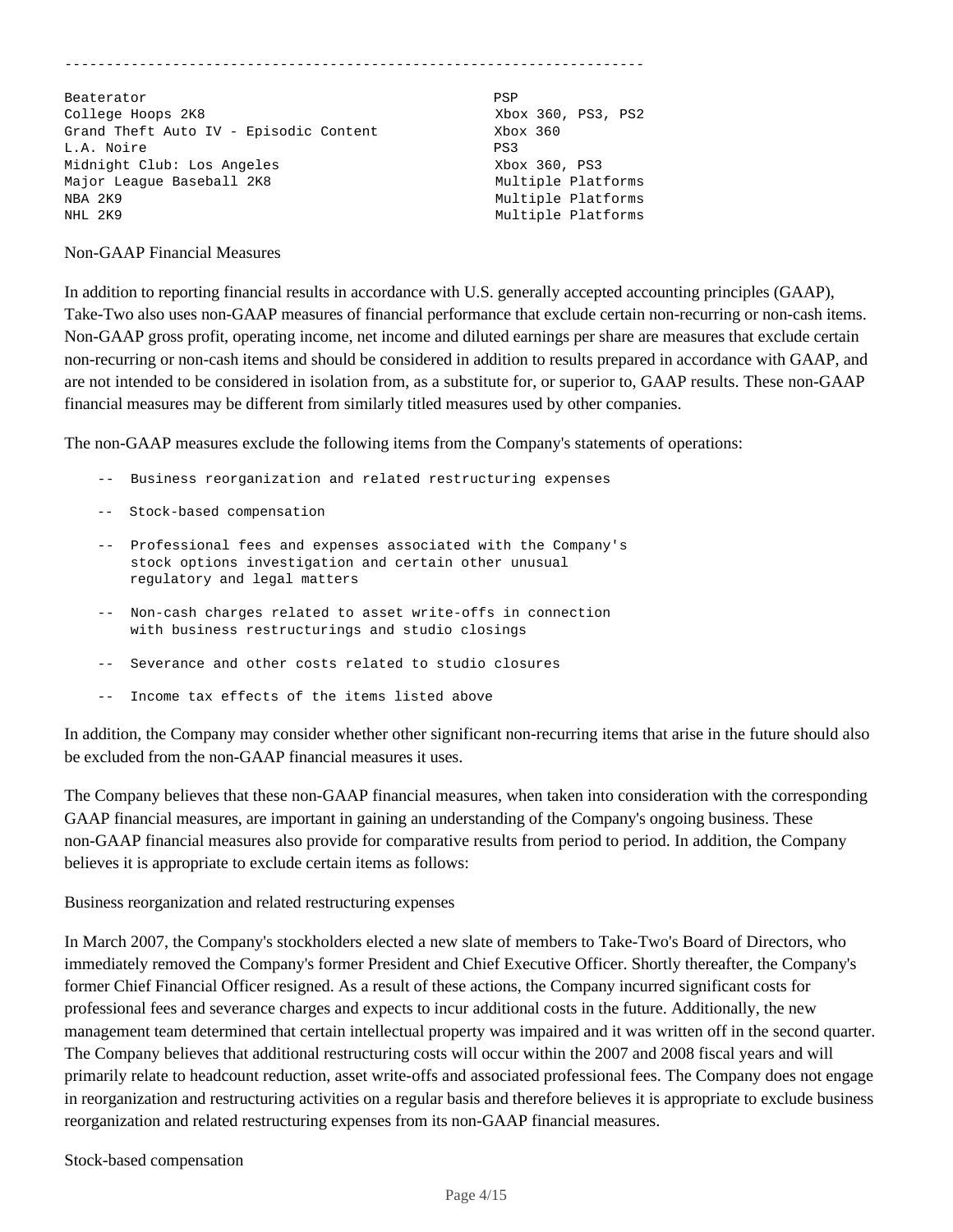Take-Two does not consider stock-based compensation charges when evaluating business performance and management does not contemplate stock-based compensation expense in their short and long-term operating plans. Furthermore, executive and management incentive compensation plans are generally based on measures that exclude the impact of stock-based compensation. The Company places greater emphasis on shareholder dilution than accounting charges when assessing the impact of stock-based equity awards.

Professional fees and expenses associated with the Company's stock options investigation and certain other unusual regulatory and legal matters

The Company incurred significant legal and other professional fees associated with both the investigation of stock option grants and the Company's responses to the New York County District Attorney's subpoenas. One of management's primary objectives in the 2007 fiscal year is to bring conclusion to its regulatory matters. The Company has incurred substantial expenses for professional fees and has accrued for legal settlements that are outside its ordinary course of business and as a result has excluded such expenses from its non-GAAP financial measures.

Non-cash charges related to asset write-offs in connection with business restructurings and studio closings

In April 2006, impairment charges were recorded in connection with studio closings to write-off software development costs related to several titles in development. The impairment charges were based on an assessment of the future recoverability of capitalized software balances related to these titles and the determination that these titles were unlikely to recover capitalized costs given a change in sales expectations as a result of weaker market conditions, the closure and anticipated closure of development studios, uncertainty involved in the console transition and historical performance of the titles. This charge was recorded as a component of cost of goods sold.

In addition, impairment charges were incurred related to the write-off of certain trademarks and acquired intangibles based on management's assessment of the future value of these assets including future business prospects and estimated cash flows to be derived from these assets. This charge was recorded in depreciation and amortization expense.

The Company believes these charges were each based on a unique set of business objectives and therefore believes it is appropriate to exclude these non-cash charges related to asset write-offs from its non-GAAP financial measures.

Severance and other costs from studio closures

In connection with certain studio closures in 2006, the Company incurred severance and other costs. The Company does not regularly close development studios and therefore believes it is appropriate to exclude these from its non-GAAP financial measures. These costs were recorded in research and development and general and administrative expenses.

# EBITDA and Adjusted EBITDA

Earnings before interest, taxes, depreciation and amortization ("EBITDA") is a financial measure not calculated and presented in accordance with accounting principles generally accepted in the United States. Management uses EBITDA adjusted for business reorganization and related expenses ("Adjusted EBITDA"), among other measures, in evaluating the performance of the Company's business units. Adjusted EBITDA is also a significant component of the Company's incentive compensation plans. Adjusted EBITDA should not be considered in isolation or as a substitute for net income/(loss) prepared in accordance with GAAP.

# Conference Call

Take-Two will host a conference call today at 4:30 pm Eastern Time to review these results and discuss other topics. The call can be accessed by dialing (877) 407-0984 or (201) 689-8577. A live listen-only webcast of the call will be available by visiting http://ir.take2games.com and a replay will be available following the call at the same location.

## About Take-Two Interactive Software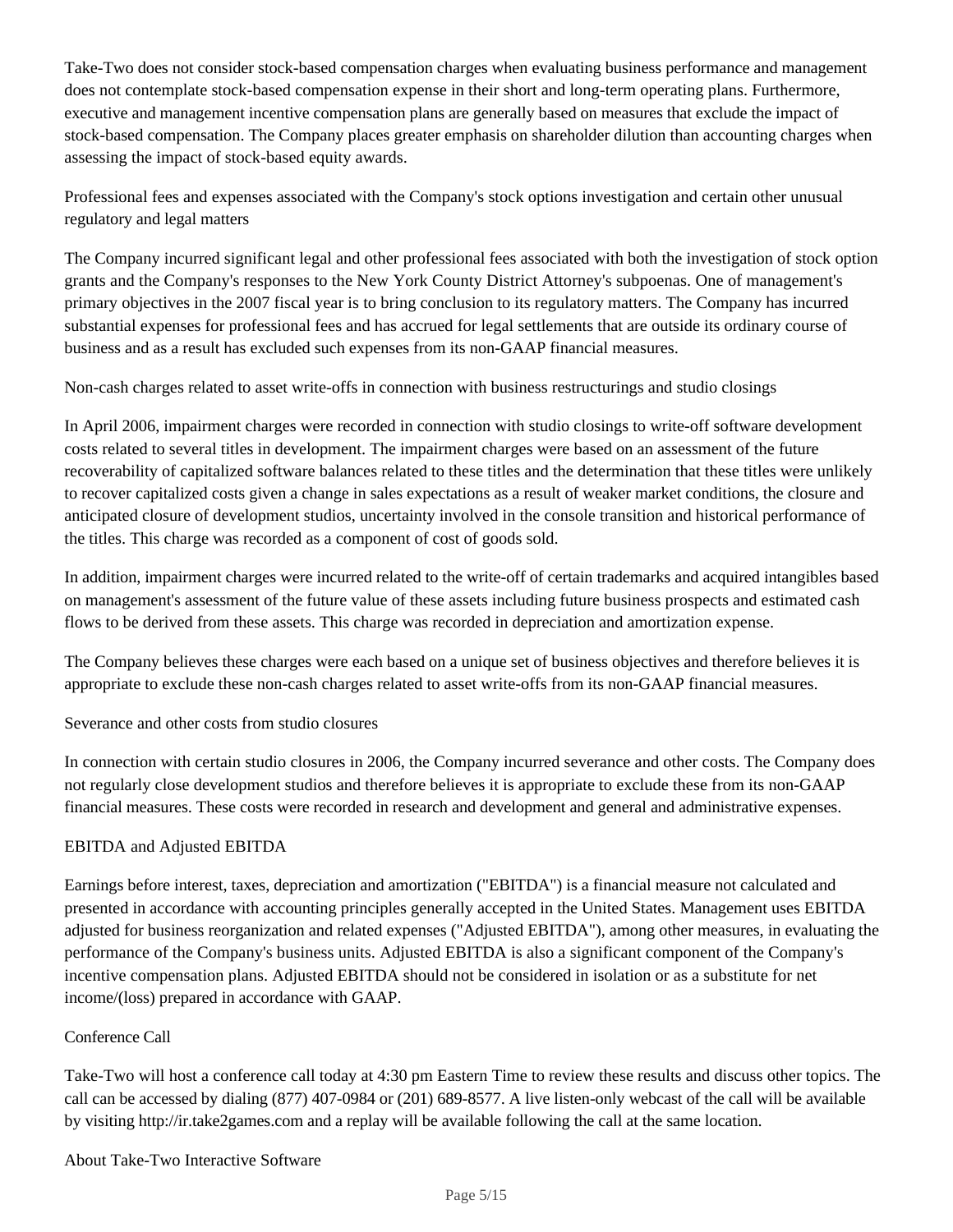Headquartered in New York City, Take-Two Interactive Software, Inc. is a global developer, marketer, distributor and publisher of interactive entertainment software games for the PC, PlayStation(R) game console, PlayStation(R)2 and PLAYSTATION(R)3 computer entertainment systems, PSP(R) (PlayStation(R)Portable) system, Xbox(R) and Xbox 360(TM) video game and entertainment systems from Microsoft, Wii(TM), Nintendo GameCube(TM), Nintendo DS(TM) and Game Boy(R) Advance. The Company publishes and develops products through its wholly owned labels Rockstar Games, 2K and 2K Sports, and Global Star Software; and distributes software, hardware and accessories in North America through its Jack of All Games subsidiary. Take-Two's common stock is publicly traded on NASDAQ under the symbol TTWO. For more corporate and product information please visit our website at www.take2games.com.

All trademarks and copyrights contained herein are the property of their respective holders.

Xbox, Xbox 360 and Xbox Live are either registered trademarks or trademarks of Microsoft Corporation in the United States and/or other countries.

"PlayStation", "PLAYSTATION", "PSP" and the "PS" Family logo are registered trademarks of Sony Computer Entertainment Inc. Memory Stick Duo(TM) may be required (sold separately).

(TM), (R), Game Boy Advance, Nintendo GameCube, Nintendo DS and the Wii logo are trademarks of Nintendo. (C) 2006 Nintendo.

Safe Harbor Statement under the Private Securities Litigation Reform Act of 1995: This press release contains forwardlooking statements made in reliance upon the safe harbor provisions of Section 27A of the Securities Act of 1933, as amended, and Section 21E of the Securities Exchange Act of 1934, as amended. The statements contained herein which are not historical facts are considered forward-looking statements under federal securities laws. Such forward-looking statements are based on the beliefs of our management as well as assumptions made by and information currently available to them. The Company has no obligation to update such forward-looking statements. Actual results may vary significantly from these forward-looking statements based on a variety of factors. These risks and uncertainties include the matters set forth in this press release, including statements as to the Company's expectations regarding its planned restructuring, including the amount and timing of restructuring and impairment charges, expected expense reductions and future cost savings, as well as statements regarding the magnitude of the Company's workforce reduction. Additional risks and uncertainties relate to the Special Committee's investigation of the Company's stock option grants and the restatement of our consolidated financial statements. The investigation and conclusions of the Special Committee may result in claims and proceedings relating to such matters, including previously disclosed stockholder and derivative litigation and actions by the Securities and Exchange Commission and/or other governmental agencies and negative tax or other implications for the Company resulting from any accounting adjustments or other factors. Other important factors are described in the Company's filings with the Securities and Exchange Commission, including the Company's Annual Report on Form 10-K for the fiscal year ended October 31, 2006 in the section entitled "Risk Factors".

 TAKE-TWO INTERACTIVE SOFTWARE, INC. and SUBSIDIARIES CONDENSED CONSOLIDATED STATEMENT OF OPERATIONS (Unaudited) (in thousands, except per share amounts) Three months ended Six months ended April 30, April 30, ---------------------------------------- 2007 2006 2007 2006 --------- --------- --------- ----------Net revenue \$205,436 \$265,122 \$482,776 \$ 530,103 ----------------------------- --------- --------- --------- ----------Cost of goods sold: Product costs 105,679 130,940 269,822 291,793 Software development costs and royalties 63,903 116,410 93,985 164,871 ----------------------------- --------- --------- --------- ----------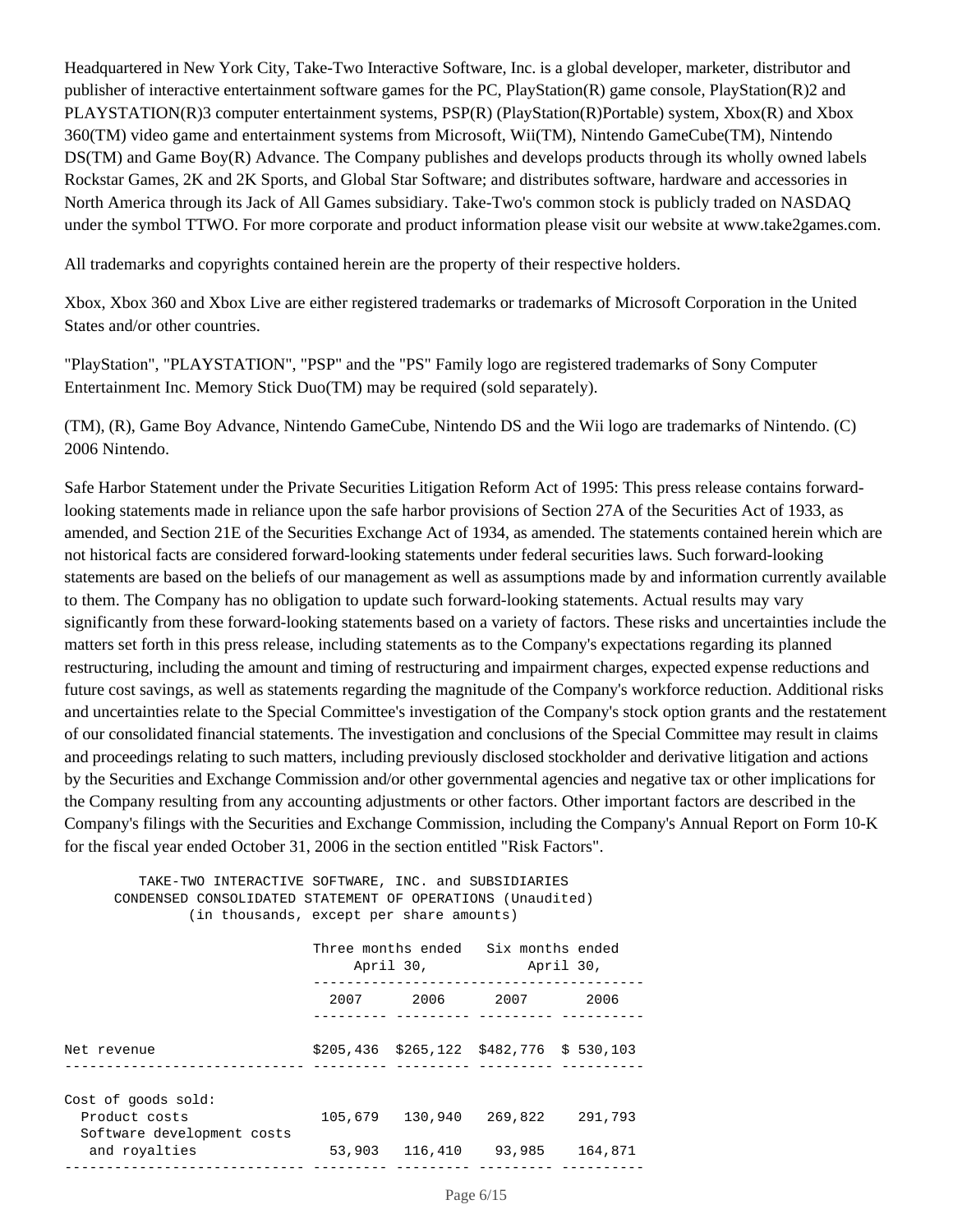| Total cost of goods sold                                     |                   | 159,582 247,350                 | 363,807                       | 456,664                                                                                     |  |
|--------------------------------------------------------------|-------------------|---------------------------------|-------------------------------|---------------------------------------------------------------------------------------------|--|
|                                                              |                   |                                 |                               |                                                                                             |  |
| Gross profit                                                 | 45,854            | 17,772                          | 118,969                       | 73,439                                                                                      |  |
| Selling and marketing                                        | 28,159            | 32,194                          | 63,183                        | 73,838                                                                                      |  |
| General and administrative                                   | 40,471            | 33,705                          | 79,085                        | 72,158                                                                                      |  |
| Research and development                                     | 11,936            | 16,097                          | 26,086                        | 33,806                                                                                      |  |
| Business reorganization and                                  |                   |                                 |                               |                                                                                             |  |
| related                                                      | 8,962             |                                 | 8,962                         |                                                                                             |  |
| Impairment of long-lived                                     |                   |                                 |                               |                                                                                             |  |
| assets                                                       |                   | 6,249                           |                               | 6,249                                                                                       |  |
| Depreciation and                                             |                   |                                 |                               |                                                                                             |  |
| amortization                                                 |                   | 7,076 6,695 13,737 13,346       |                               |                                                                                             |  |
|                                                              |                   |                                 |                               |                                                                                             |  |
| Total operating expenses                                     | 96,604            | 94,940                          |                               | 191,053 199,397                                                                             |  |
| Loss from operations                                         |                   |                                 |                               | $(50, 750)$ $(77, 168)$ $(72, 084)$ $(125, 958)$                                            |  |
| Interest income, net                                         | 1,022             |                                 | 4 1,884                       | 257                                                                                         |  |
|                                                              |                   |                                 |                               |                                                                                             |  |
| Loss before income taxes                                     |                   |                                 |                               | $(49, 728)$ $(77, 164)$ $(70, 200)$ $(125, 701)$                                            |  |
| Provision (benefit) for                                      |                   |                                 |                               |                                                                                             |  |
| income taxes                                                 |                   |                                 |                               | $1,521$ (26,791) 2,597 (46,206)                                                             |  |
| Net loss                                                     |                   |                                 |                               | $\frac{1}{5}$ (51,249) $\frac{1}{5}$ (50,373) $\frac{1}{5}$ (72,797) $\frac{1}{5}$ (79,495) |  |
|                                                              |                   |                                 |                               |                                                                                             |  |
| Basic and diluted loss per                                   |                   |                                 |                               |                                                                                             |  |
| share                                                        |                   |                                 |                               | $(\frac{1}{2} 0.71)$ $(\frac{1}{2} 0.71)$ $(\frac{1}{2} 1.02)$ $(\frac{1}{2} 1.12)$         |  |
|                                                              |                   |                                 |                               |                                                                                             |  |
|                                                              |                   |                                 |                               |                                                                                             |  |
| Basic and diluted weighted                                   |                   |                                 |                               |                                                                                             |  |
| average shares outstanding<br>______________________________ |                   | 71,736 70,979 71,548 70,890     |                               |                                                                                             |  |
|                                                              |                   |                                 |                               |                                                                                             |  |
|                                                              |                   |                                 |                               |                                                                                             |  |
|                                                              |                   | Three months ended<br>April 30, | Six months ended<br>April 30, |                                                                                             |  |
|                                                              |                   |                                 |                               |                                                                                             |  |
| OTHER INFORMATION                                            | 2007              | 2006                            | 2007                          | 2006                                                                                        |  |
|                                                              |                   |                                 |                               |                                                                                             |  |
| Total revenue mix                                            |                   |                                 |                               |                                                                                             |  |
| Publishing                                                   | 75%               | 75%                             | 65%                           | 68%                                                                                         |  |
| Distribution                                                 | 25%               | 25%                             | 35%                           | 32%                                                                                         |  |
| Geographic revenue mix                                       |                   |                                 |                               |                                                                                             |  |
| North America                                                | 73%               | 72%                             | 75%                           | 72%                                                                                         |  |
| International                                                | $27$ $\,^{\circ}$ | 28%                             | 25%                           | 28%                                                                                         |  |
| Publishing platform revenue mix                              |                   |                                 |                               |                                                                                             |  |
| Sony PlayStation 2                                           | 38%               | 20%                             | 37%                           | 24%                                                                                         |  |
| Microsoft Xbox 360                                           | 21%               | 39%                             | 18%                           | $26$ $%$                                                                                    |  |
| PC                                                           | 12%               | 21%                             | 12%                           | 17%                                                                                         |  |
| Sony PSP                                                     | 11%               | 8%                              | 16%                           | 19%                                                                                         |  |
| Sony PLAYSTATION 3                                           | 10 <sub>8</sub>   | 0%                              | 8%                            | 0 %                                                                                         |  |
| Accessories and other                                        | 38                | 4%                              | 4%                            | 5%                                                                                          |  |
| Microsoft Xbox                                               | 38                | 6%                              | 38                            | 6%                                                                                          |  |
| Nintendo Handhelds                                           | 2%                | 38                              | $1\%$                         | 2%                                                                                          |  |
|                                                              |                   |                                 |                               |                                                                                             |  |

 TAKE-TWO INTERACTIVE SOFTWARE, INC. and SUBSIDIARIES CONDENSED CONSOLIDATED BALANCE SHEETS (in thousands, except per share amounts)

> April 30, October 31, 2007 2006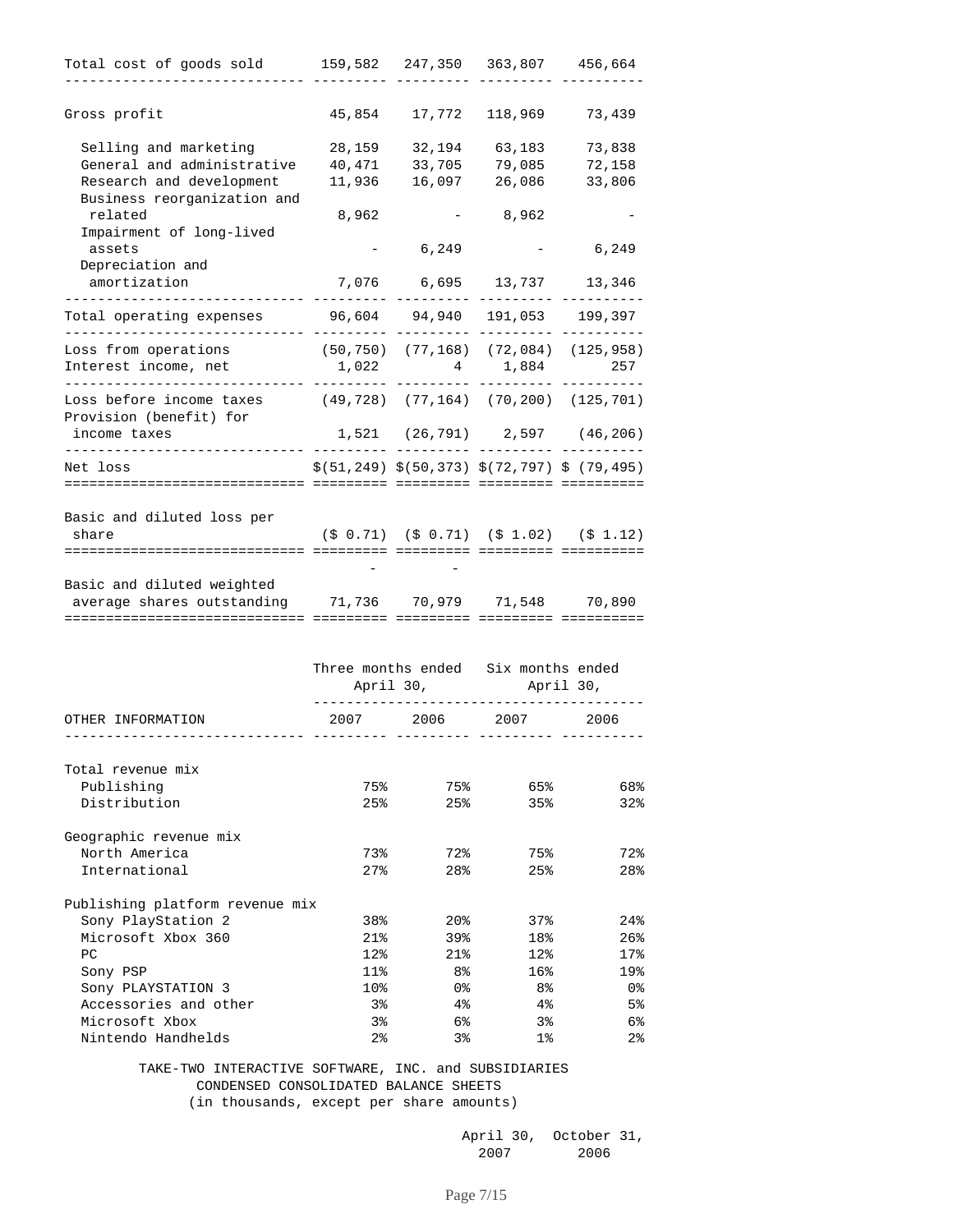| ASSETS                                                                        | (Unaudited)       |                       |
|-------------------------------------------------------------------------------|-------------------|-----------------------|
| Current assets:                                                               |                   |                       |
| Cash and cash equivalents                                                     | \$108,516         | \$132,480             |
| Accounts receivable, net of allowances of                                     |                   |                       |
| \$52,847 and \$91,509 at April 30, 2007 and                                   |                   |                       |
| October 31, 2006, respectively                                                | 70,406            | 143,199               |
| Inventory, net                                                                | 80,228            | 95,520                |
| Software development costs and licenses<br>Prepaid taxes and taxes receivable | 117,632<br>39,710 | 85,207<br>60,407      |
|                                                                               | 34,712            |                       |
| Prepaid expenses and other                                                    |                   | 28,060                |
| Total current assets                                                          |                   | 451, 204 544, 873     |
| Fixed assets, net                                                             | 48,784            | 47,496                |
| Software development costs and licenses, net                                  |                   |                       |
| of current portion                                                            | 37,880            | 31,354                |
| Goodwill                                                                      | 190,693           | 187,681               |
| Other intangibles, net                                                        | 34,845            | 43,248                |
| Other assets                                                                  | 12,173            | 14,154                |
|                                                                               |                   |                       |
| Total assets                                                                  |                   | $$775,579$ $$868,806$ |
|                                                                               |                   |                       |
| LIABILITIES AND STOCKHOLDERS' EQUITY                                          |                   |                       |
| Current liabilities:                                                          |                   |                       |
| Accounts payable                                                              | \$77,818          | \$123,947             |
| Accrued expenses and other current                                            |                   |                       |
| liabilities                                                                   |                   | 132,408 128,282       |
| Deferred revenue                                                              | 36,678            | 11,317                |
| Total current liabilities                                                     |                   | 246,904 263,546       |
| Deferred revenue                                                              | 25,000            | 50,000                |
| Other long-term liabilities                                                   | 6,437             | 4,868                 |
| Total liabilities                                                             |                   | 278, 341 318, 414     |
| Commitments and contingencies                                                 |                   |                       |
| Stockholders' equity:                                                         |                   |                       |
| Common stock, \$.01 par value, 100,000 shares                                 |                   |                       |
| authorized; 72,971 and 72,745 shares issued                                   | 730               | 727                   |
| and outstanding at April 30, 2007 and                                         |                   |                       |
| October 31, 2006, respectively                                                |                   |                       |
| Additional paid-in capital                                                    |                   | 494,934 482,104       |
| Retained earnings (accumulated deficit)                                       |                   | $(12, 138)$ 60,659    |
| Accumulated other comprehensive income                                        | 13,712            | 6,902                 |
| Total stockholders' equity                                                    |                   | 497,238 550,392       |
| -----------------------                                                       |                   |                       |
| Total liabilities and stockholders' equity \$775,579 \$868,806                |                   |                       |
|                                                                               |                   |                       |
| TAKE-TWO INTERACTIVE SOFTWARE, INC. and SUBSIDIARIES                          |                   |                       |
| CONDENSED CONSOLIDATED STATEMENTS OF CASH FLOWS (Unaudited)                   |                   |                       |
|                                                                               |                   |                       |
| (in thousands)                                                                |                   |                       |

 Six months ended April 30, -------------------2007 2006 --------- ---------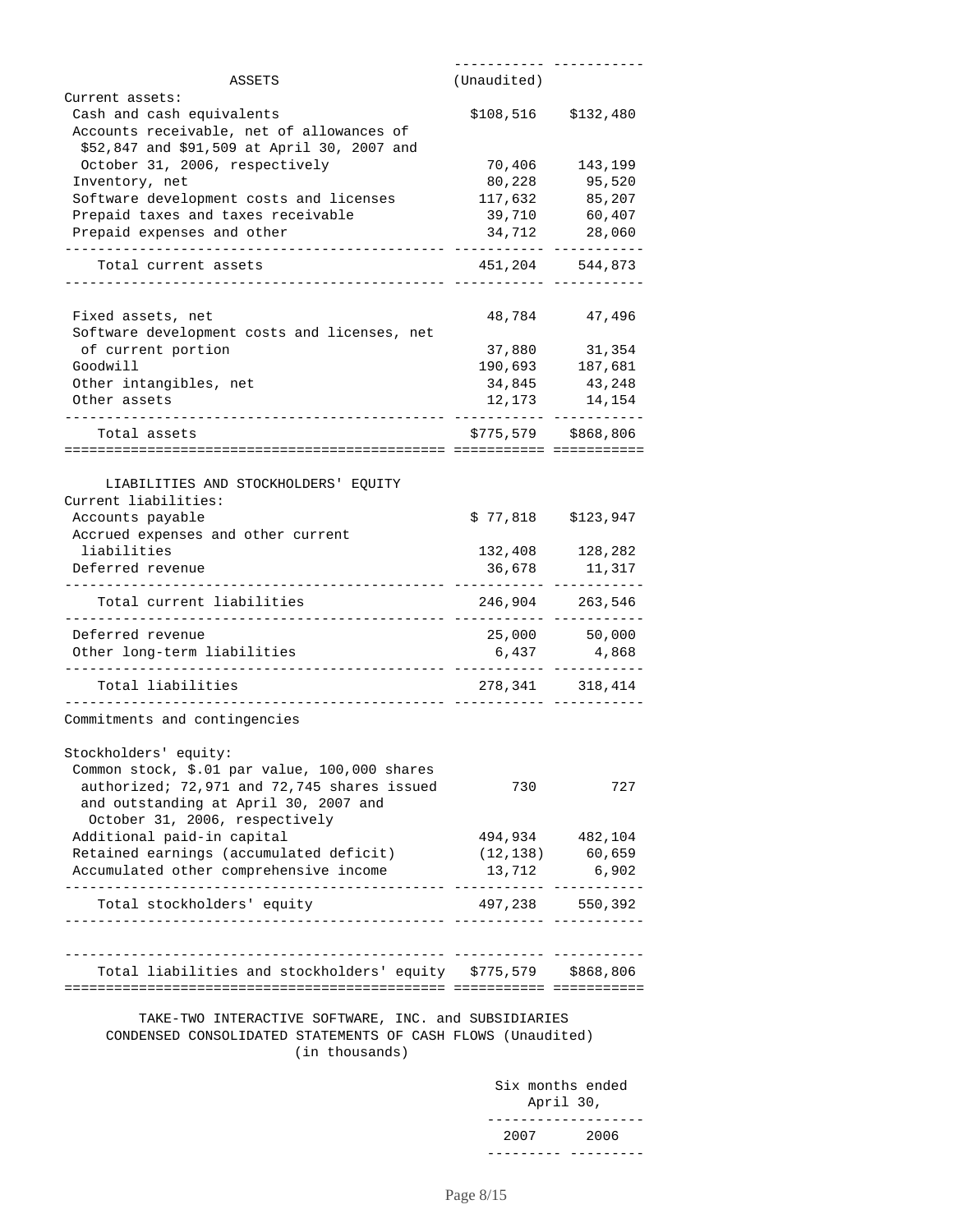| Net loss                                                                                  | $$(72, 797)$ $$(79, 495)$ |                                                              |
|-------------------------------------------------------------------------------------------|---------------------------|--------------------------------------------------------------|
| Adjustments to reconcile net loss to net cash                                             |                           |                                                              |
| provided by (used for) operating activities:                                              |                           |                                                              |
| Amortization and write-off of software                                                    |                           |                                                              |
| development costs, licenses and intellectual                                              |                           |                                                              |
| property                                                                                  | 49,688                    | 94,007                                                       |
| Depreciation and amortization of long-lived                                               |                           |                                                              |
| assets                                                                                    |                           | 13,737 13,346                                                |
| Impairment of long-lived assets                                                           |                           | 6,249                                                        |
| Stock based compensation                                                                  | 8,777                     | 8,694                                                        |
| Benefit for deferred income taxes                                                         |                           | $(135)$ $(29, 654)$                                          |
| Provision for price concessions, sales                                                    |                           |                                                              |
| allowances and doubtful accounts                                                          |                           | 38,388 94,524                                                |
| Foreign currency transaction gain and other                                               |                           | $(959)$ $(1,252)$                                            |
| Changes in assets and liabilities, net of effect<br>from purchases of businesses:         |                           |                                                              |
| Accounts receivable                                                                       |                           |                                                              |
|                                                                                           |                           | 37,869 (24,542)                                              |
| Inventory                                                                                 |                           | 15,292 45,348                                                |
| Software development costs and licenses<br>Prepaid expenses, other current and other non- |                           | $(77, 589)$ $(74, 722)$                                      |
| current assets                                                                            |                           | 16,150 (199)                                                 |
| Accounts payable, accrued expenses, deferred                                              |                           |                                                              |
| revenue and other liabilities                                                             |                           | $(42, 461)$ $(9, 661)$                                       |
| Total adjustments                                                                         |                           | 58,757 122,138                                               |
|                                                                                           |                           |                                                              |
| Net cash (used for) provided by operating                                                 |                           |                                                              |
| activities                                                                                |                           | $(14, 040)$ $42, 643$                                        |
|                                                                                           |                           |                                                              |
| Investing activities:                                                                     |                           |                                                              |
| Purchase of fixed assets                                                                  |                           |                                                              |
| Payments for purchases of businesses, net of<br>cash acquired                             |                           |                                                              |
|                                                                                           |                           |                                                              |
| Net cash used for investing activities                                                    | $(14, 072)$ $(13, 200)$   |                                                              |
| Financing activities:                                                                     |                           |                                                              |
|                                                                                           |                           |                                                              |
| Proceeds from exercise of stock options                                                   |                           |                                                              |
| Excess tax benefit on exercise of stock options                                           |                           | $(13,090)$ $(13,009)$<br>$(982)$ $(191)$<br>802 1,944<br>124 |
| Net cash provided by financing activities                                                 | 802 2,068                 |                                                              |
| Effects of exchange rates on cash and cash                                                |                           |                                                              |
| equivalents                                                                               | 3,346 2,362               |                                                              |
| -----------<br>Net (decrease) increase in cash and cash                                   |                           |                                                              |
|                                                                                           |                           |                                                              |
| equivalents<br>Cash and cash equivalents, beginning of year 132,480 107,195               | $(23, 964)$ 33,873        |                                                              |

 CONDENSED CONSOLIDATED STATEMENT OF OPERATIONS (Unaudited) (in thousands, except per share amounts)

> Non-GAAP Reconciling Items --------------------------------------

 Non-GAAP Three three three three three three three three months Business Professional Stock- three three three three three months months Business Professional Stock-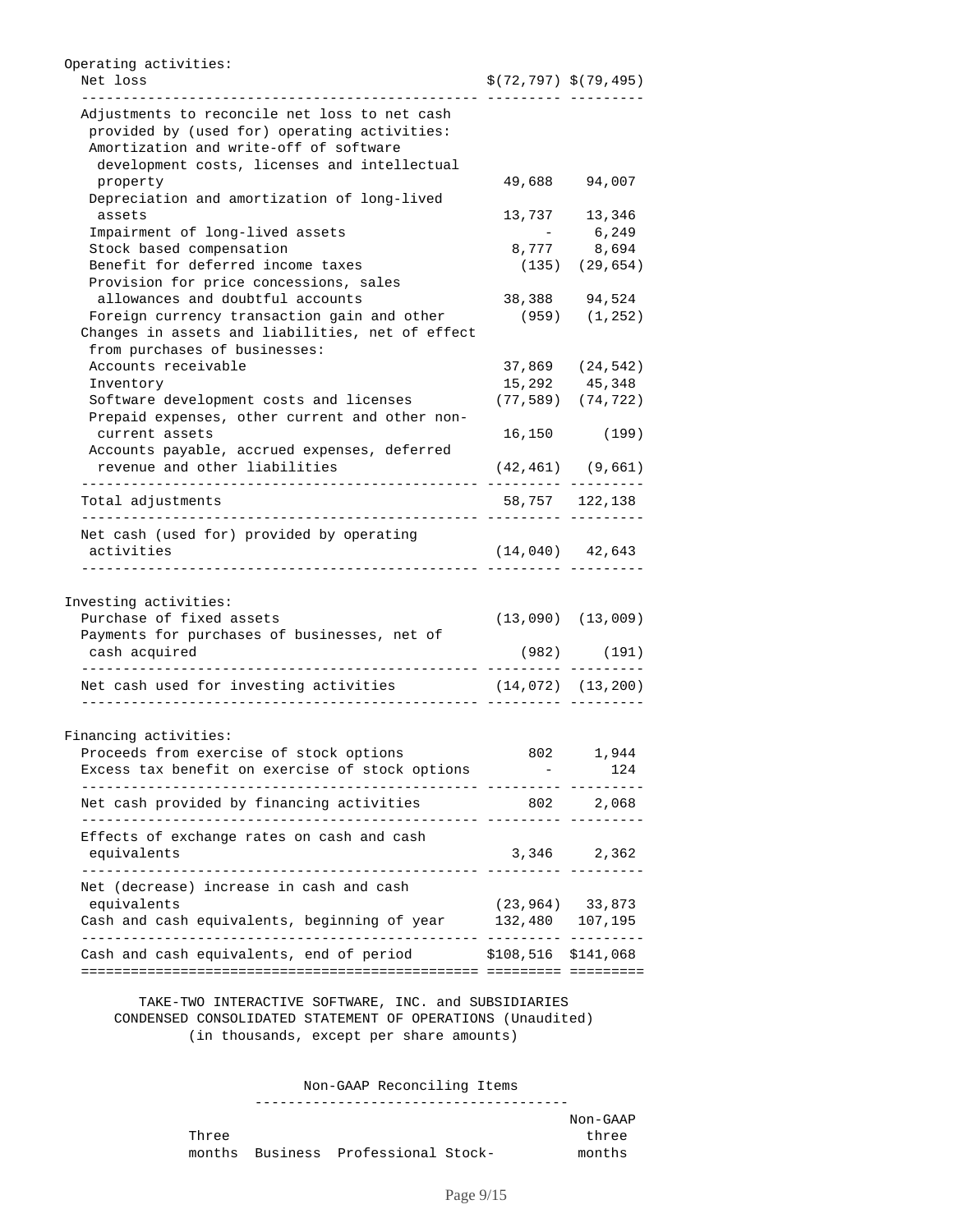|                                                                                                                                       |        |  | ended reorgani- fees and based                                                            |             | ended                                                     |           |         |
|---------------------------------------------------------------------------------------------------------------------------------------|--------|--|-------------------------------------------------------------------------------------------|-------------|-----------------------------------------------------------|-----------|---------|
|                                                                                                                                       |        |  | April zation and legal compen- Tax April                                                  |             |                                                           |           |         |
|                                                                                                                                       |        |  | 30, 2007 related matters sation effects 30, 2007<br>------------------------------------- |             |                                                           |           |         |
| Net revenue $$205,436$ \$ - \$                                                                                                        |        |  | $-$ \$ $-$ \$ $-$ \$205,436                                                               |             |                                                           |           |         |
| Cost of goods<br>sold:                                                                                                                |        |  |                                                                                           |             |                                                           |           |         |
| Product costs 105,679 (5,164)<br>Software<br>development<br>costs and                                                                 |        |  |                                                                                           |             | $ -$ 100,515                                              |           |         |
| royalties 53,903<br>. <u>.</u> .                                                                                                      |        |  |                                                                                           |             |                                                           | $-53,903$ |         |
| Total cost of<br>goods sold 159,582 (5,164)                                                                                           |        |  |                                                                                           |             | $ -$ 154,418                                              |           |         |
| Gross profit 45,854 5,164                                                                                                             |        |  |                                                                                           |             | $ -$ 51,018                                               |           |         |
| Selling and<br>marketing<br>General and                                                                                               | 28,159 |  |                                                                                           | (312)       | $\mathcal{L}_{\text{max}}$ and $\mathcal{L}_{\text{max}}$ |           | 27,847  |
| admini-<br>strative 40,471<br>Research and                                                                                            |        |  | $(3, 934)$ $(2, 154)$                                                                     |             |                                                           | $-34,383$ |         |
| development 11,936<br><b>Business</b><br>reorgani-                                                                                    |        |  |                                                                                           | $-$ (1,070) | $\sim$ $-$                                                |           | 10,866  |
| zation and<br>related 8,962 (8,962)<br>Impairment of<br>long lived                                                                    |        |  |                                                                                           |             |                                                           |           |         |
| assets<br>Depreciation<br>and                                                                                                         |        |  |                                                                                           |             |                                                           |           |         |
| amortization 7,076                                                                                                                    |        |  |                                                                                           |             | $\alpha = 0.0000$                                         |           | 7,076   |
| Total<br>operating<br>expenses 96,604 (8,962) (3,934) (3,536) - 80,172                                                                |        |  |                                                                                           |             |                                                           |           |         |
| Loss from<br>operations (50,750) 14,126 3,934 3,536 - (29,154)                                                                        |        |  |                                                                                           |             |                                                           |           |         |
| Interest<br>income<br>--------------                                                                                                  | 1,022  |  |                                                                                           |             |                                                           |           | 1,022   |
| Loss before<br>income taxes $(49, 728)$ 14, 126 3, 934 3, 536 - $(28, 132)$<br>Provision                                              |        |  |                                                                                           |             |                                                           |           |         |
| (benefit) for<br>income taxes 1,521<br>---------                                                                                      |        |  |                                                                                           |             | the control of the control of the con-                    |           | 1,521   |
| Net loss $\frac{1}{51}$ , 249) $\frac{2}{14}$ , 126 $\frac{2}{5}$ 3, 934 $\frac{2}{5}$ 3, 536 $\frac{2}{5}$ - $\frac{2}{5}$ (29, 653) |        |  |                                                                                           |             |                                                           |           |         |
| Basic and<br>diluted loss<br>per share $(5 \t0.71)$<br>=======================                                                        |        |  |                                                                                           |             |                                                           |           | (50.41) |
| Basic and<br>diluted<br>weighted                                                                                                      |        |  |                                                                                           |             |                                                           |           |         |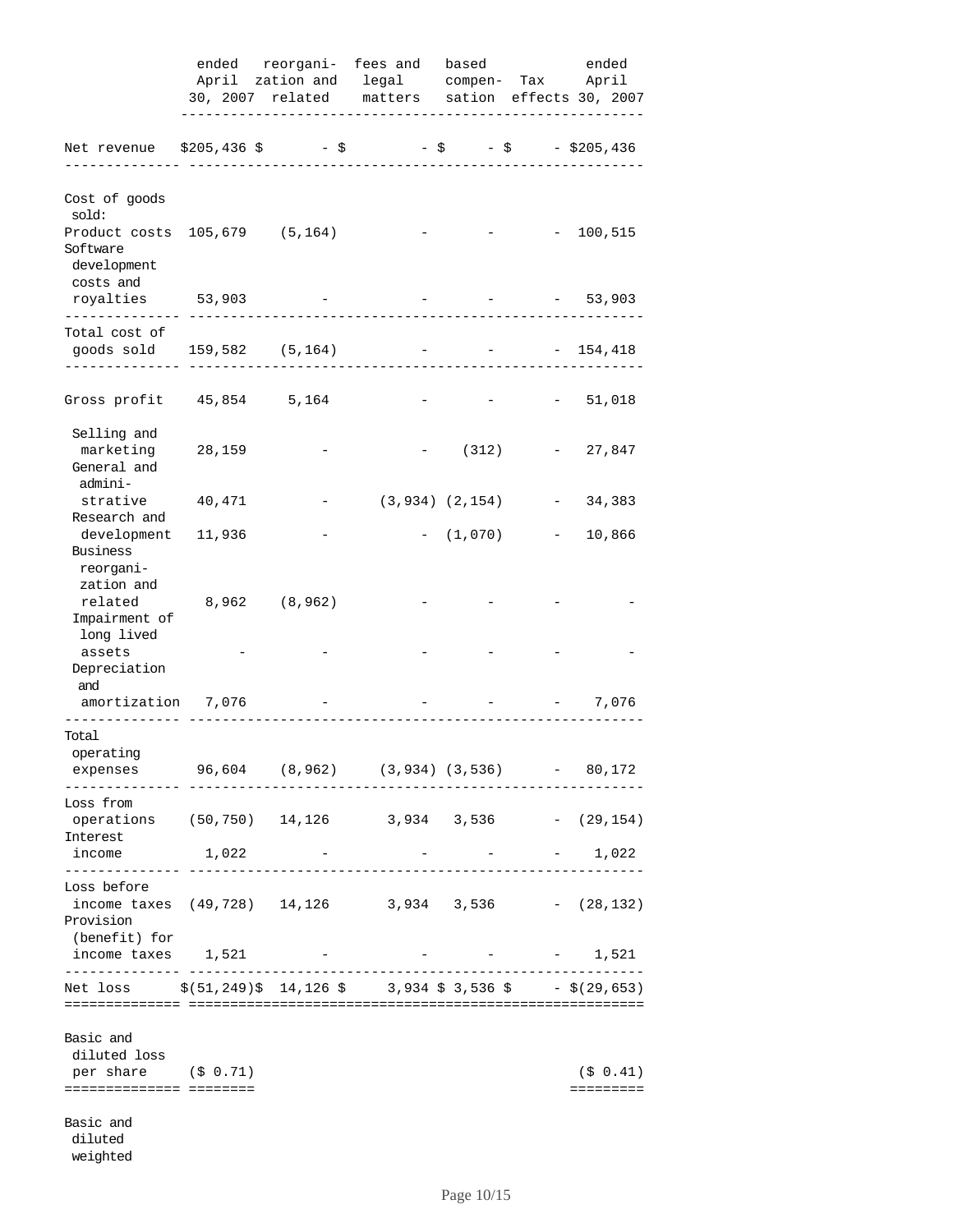| average                      |                     |             |
|------------------------------|---------------------|-------------|
| shares                       |                     |             |
| outstanding 71,736           |                     | 71,736      |
| ========================     |                     | =========   |
| EBITDA:                      |                     |             |
| Net loss $$(51, 249)$        |                     | \$(29, 653) |
| Provision                    |                     |             |
| (benefit) for                |                     |             |
| income taxes 1,521           |                     | 1,521       |
| Interest                     |                     |             |
| income                       | (1, 022)            | (1,022)     |
| Depreciation<br>and          |                     |             |
| amortization 7,076           |                     | 7,076       |
| EBITDA<br>Add:               | \$ (43, 674)        | \$(22,078)  |
| <b>Business</b><br>reorgani- |                     |             |
| zation and                   |                     |             |
| related                      | 14,126              |             |
|                              |                     |             |
| Adjusted                     |                     |             |
| EBITDA                       | \$(29, 548)         | \$(22,078)  |
|                              | $= = = = = = = = =$ | =========   |

 TAKE-TWO INTERACTIVE SOFTWARE, INC. and SUBSIDIARIES CONDENSED CONSOLIDATED STATEMENT OF OPERATIONS (Unaudited) (in thousands, except per share amounts)

|                                                                                                               | ------------------------------------                                                                                                                                                                                | Non-GAAP Reconciling Items   |                                 |                      |
|---------------------------------------------------------------------------------------------------------------|---------------------------------------------------------------------------------------------------------------------------------------------------------------------------------------------------------------------|------------------------------|---------------------------------|----------------------|
|                                                                                                               | Asset Severance<br>write- and<br>Three offs other<br>months related related Stock- months<br>ended to to based ended<br>April studio studio compen- Tax April<br>30, 2006 closures closures sation effects 30, 2006 |                              |                                 | Non-GAAP<br>three    |
| Net revenue $$265,122 \text{ }$\mathsf{S}$$ - $$$ - $$$ - $$$ - $$$ - $$265,122$                              |                                                                                                                                                                                                                     |                              |                                 |                      |
| Cost of goods<br>sold:<br>Product costs 130,940 (253) - - - - 130,687<br>Software<br>development<br>costs and |                                                                                                                                                                                                                     |                              |                                 |                      |
| royalties 116,410 (11,913) - - - 104,497                                                                      |                                                                                                                                                                                                                     |                              |                                 |                      |
| Total cost of                                                                                                 |                                                                                                                                                                                                                     |                              |                                 |                      |
| Gross profit 17,772 12,166 - - - - 29,938                                                                     |                                                                                                                                                                                                                     |                              |                                 |                      |
| Selling and<br>marketing 32,194<br>General and                                                                |                                                                                                                                                                                                                     |                              |                                 | $-$ (517) $-$ 31,677 |
| administrative 33,705<br>Research and                                                                         |                                                                                                                                                                                                                     | $-$ (372) (2,211) $-$ 31,122 |                                 |                      |
| development 16,097                                                                                            |                                                                                                                                                                                                                     |                              | $(1, 593)$ $(1, 133)$ - 13, 371 |                      |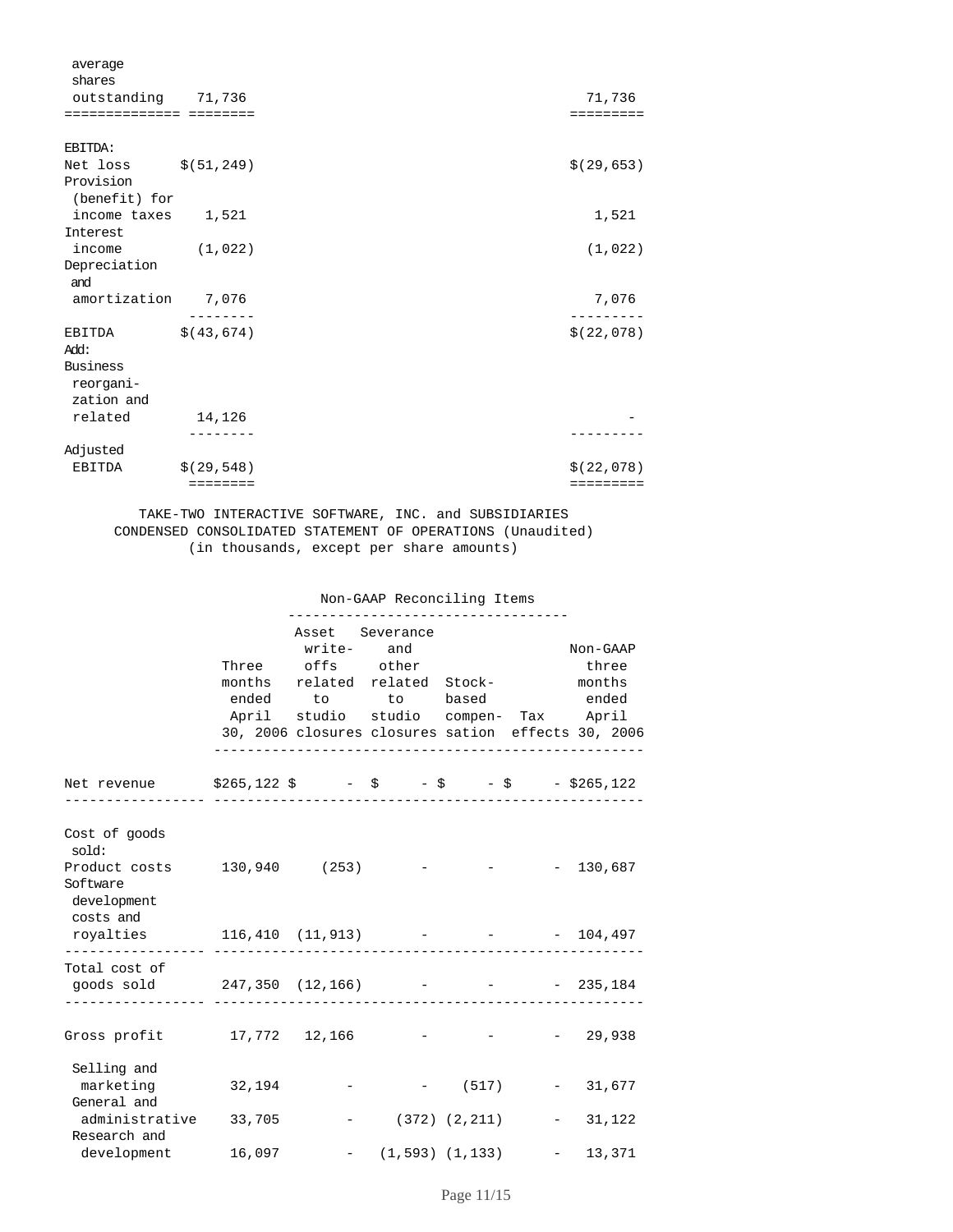| <b>Business</b><br>reorganization<br>and related<br>Impairment of<br>long lived<br>assets          | $6,249$ $(2,442)$                                         |                                         |  | 3,807                         |
|----------------------------------------------------------------------------------------------------|-----------------------------------------------------------|-----------------------------------------|--|-------------------------------|
| Depreciation and<br>amortization                                                                   | 6,695                                                     |                                         |  | $-6,695$                      |
| Total operating<br>expenses                                                                        |                                                           | 94,940 (2,442) (1,965) (3,861) - 86,672 |  |                               |
| Loss from<br>operations (77,168) 14,608 1,965 3,861 - (56,734)<br>Interest income                  | $\overline{4}$                                            |                                         |  |                               |
| Loss before<br>income taxes (77,164) $14,608$ 1,965 3,861 - (56,730)<br>Provision<br>(benefit) for |                                                           |                                         |  |                               |
| income taxes $(26,791)$ - - - 7,087 (19,704)                                                       |                                                           |                                         |  |                               |
| Net loss                                                                                           | \$(50,373)\$ 14,608 \$ 1,965 \$ 3,861 \$(7,087)\$(37,026) |                                         |  |                               |
| Basic and diluted                                                                                  |                                                           |                                         |  |                               |
| loss per share $(5 \t0.71)$<br>=============================                                       |                                                           |                                         |  | (50.52)                       |
| Basic and diluted<br>weighted average<br>shares                                                    |                                                           |                                         |  |                               |
| outstanding 70,979<br>=============================                                                |                                                           |                                         |  | 70,979<br>$=$ = = = = = = = = |
| EBITDA:                                                                                            |                                                           |                                         |  |                               |
| Net loss<br>Provision<br>(benefit) for                                                             | \$(50,373)                                                |                                         |  | \$(37,026)                    |
| income taxes $(26, 791)$<br>Interest income                                                        | (4)                                                       |                                         |  | (19, 704)<br>(4)              |
| Depreciation and<br>amortization                                                                   | 6,695                                                     |                                         |  | 6,695                         |
| EBITDA<br>Add: Business<br>reorganization                                                          | \$(70, 473)                                               |                                         |  | \$ (50, 039)                  |
| and related                                                                                        |                                                           |                                         |  |                               |
| Adjusted EBITDA                                                                                    | \$(70, 473)<br>=========                                  |                                         |  | \$ (50, 039)<br>=========     |

 TAKE-TWO INTERACTIVE SOFTWARE, INC. and SUBSIDIARIES CONDENSED CONSOLIDATED STATEMENT OF OPERATIONS (Unaudited) (in thousands, except per share amounts)

Non-GAAP Reconciling Items

|       |                 |                              |         |         | Non-GAAP        |
|-------|-----------------|------------------------------|---------|---------|-----------------|
| Six   |                 |                              |         |         | six             |
|       | months Business |                              |         |         | months          |
| ended |                 | reorgani-Professional Stock- |         |         | ended           |
| April | zation          | fees and                     | based   |         | April           |
| 30.   | and             | legal                        | compen- | Tax     | 30 <sub>1</sub> |
| 2007  | related         | matters                      | sation  | effects | 2007            |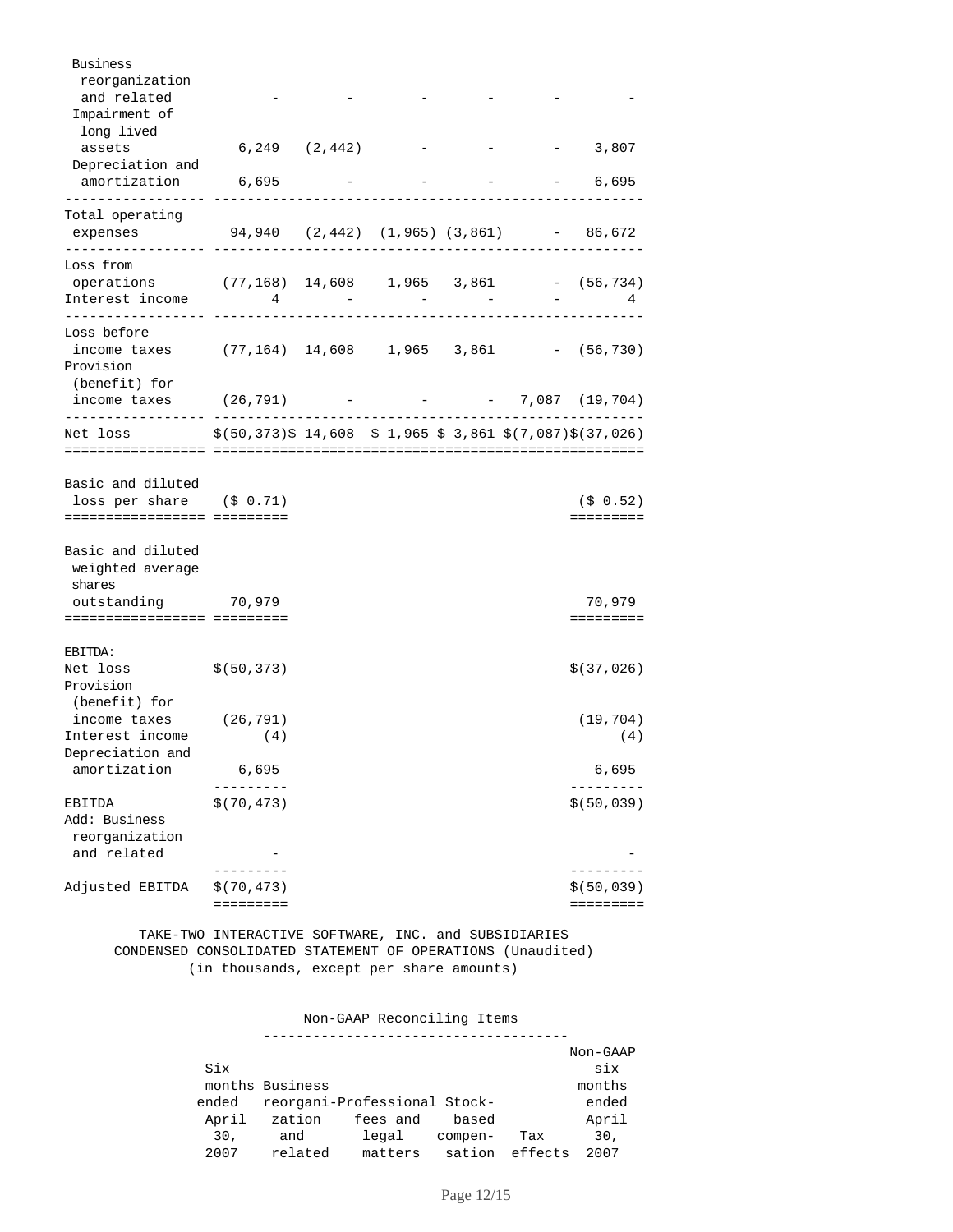| Net revenue \$482,776 \$ - \$ - \$ - \$ - \$482,776                                    |                 |                            |                        |                                              |                                                                     |                       |
|----------------------------------------------------------------------------------------|-----------------|----------------------------|------------------------|----------------------------------------------|---------------------------------------------------------------------|-----------------------|
| Cost of goods<br>sold:                                                                 |                 |                            |                        |                                              |                                                                     |                       |
| Product costs 269,822 (5,164)<br>Software<br>development                               |                 |                            |                        |                                              |                                                                     | $-264,658$            |
| costs and<br>royalties 93,985<br>. _ _ _ _ _ _ _ _ _ _ _ _ _ _                         |                 |                            |                        |                                              |                                                                     | $-93,985$             |
| Total cost of<br>goods sold 363,807 (5,164)                                            |                 |                            |                        |                                              |                                                                     | $-358,643$            |
| Gross profit 118,969 5,164                                                             |                 |                            |                        |                                              |                                                                     | $-124,133$            |
| Selling and<br>marketing<br>General and<br>admini-                                     | 63,183          |                            |                        | (619)                                        |                                                                     | $-62,564$             |
| strative<br>Research and                                                               | 79,085          |                            | $(11, 167)$ $(4, 100)$ |                                              | $\overline{\phantom{a}}$                                            | 63,818                |
| development<br>Business                                                                | 26,086          |                            |                        | $- (2, 256)$                                 |                                                                     | 23,830                |
| reorgani-<br>zation and<br>related<br>Impairment of                                    | 8,962 (8,962)   |                            |                        |                                              |                                                                     |                       |
| long lived<br>assets<br>Depreciation<br>and                                            |                 |                            |                        |                                              |                                                                     |                       |
| amortization 13,737                                                                    |                 |                            |                        |                                              |                                                                     | $-13,737$             |
| Total operating<br>expenses                                                            |                 |                            |                        | $191,053$ (8,962) (11,167) (6,975) - 163,949 |                                                                     |                       |
| Loss from<br>operations<br>Interest income 1,884                                       | (72,084) 14,126 |                            | 11,167 6,975           |                                              | $\omega_{\rm{max}}$ and $\omega_{\rm{max}}$ and $\omega_{\rm{max}}$ | $-$ (39,816)<br>1,884 |
| Loss before<br>income taxes $(70, 200)$ 14,126 11,167 6,975 - $(37, 932)$<br>Provision |                 |                            |                        |                                              |                                                                     |                       |
| (benefit) for<br>income taxes 2,597<br>-------------- -----                            |                 | -------------------------- |                        |                                              |                                                                     | 2,597                 |
| Net loss $\frac{1}{5}(72, 797)$ \$ 14,126 \$ 11,167 \$ 6,975 \$ - \$(40,529)           |                 |                            |                        |                                              |                                                                     |                       |
| Basic and<br>diluted loss<br>per share $( $ 1.02)$<br>=========================        |                 |                            |                        |                                              |                                                                     | (50.57)<br>=========  |
| Basic and<br>diluted<br>weighted<br>average shares<br>outstanding 71,548               |                 |                            |                        |                                              |                                                                     | 71,548<br>=========   |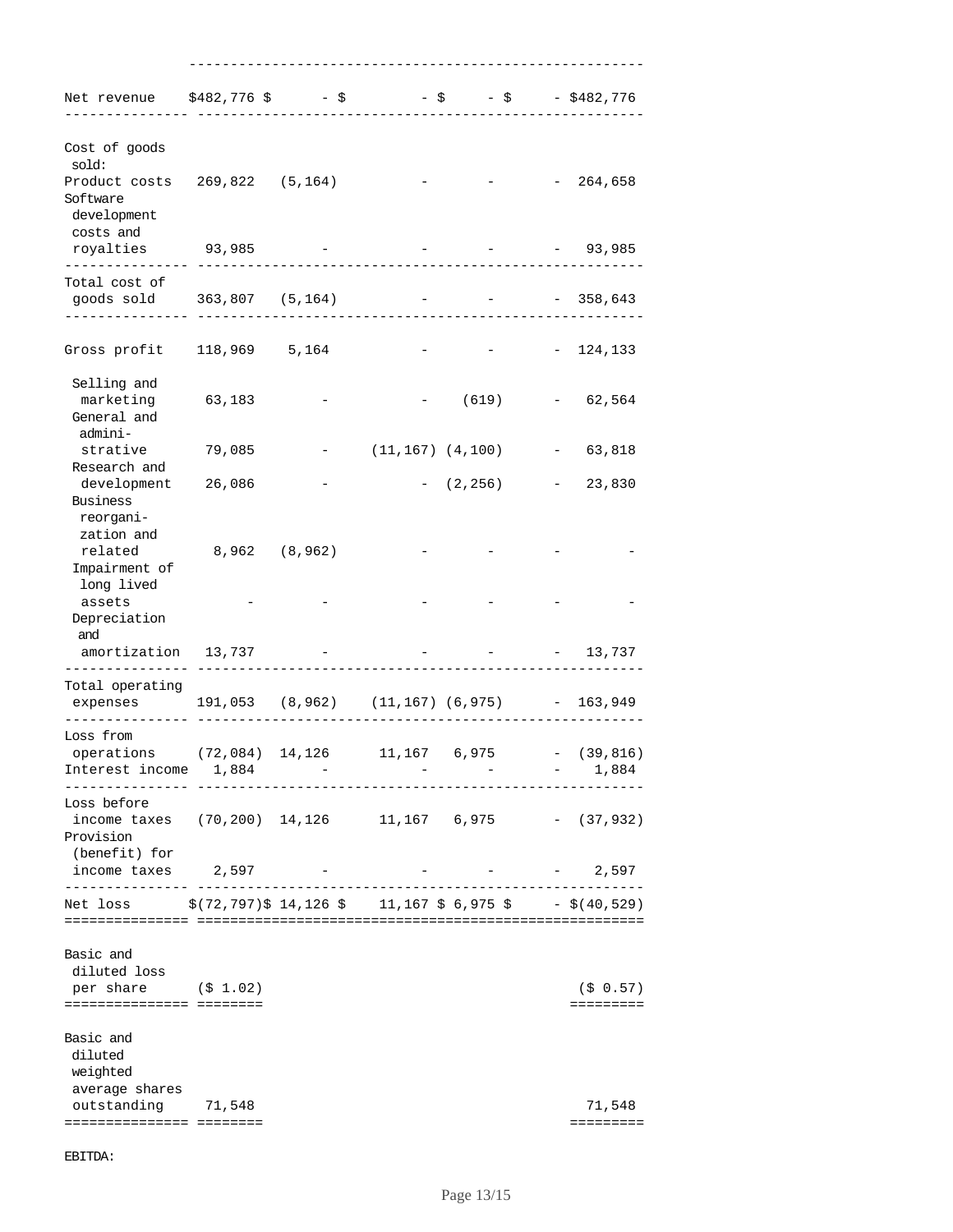| Net loss                        | \$ (72, 797) | \$ (40, 529) |
|---------------------------------|--------------|--------------|
| Provision                       |              |              |
| (benefit) for                   |              |              |
| income taxes                    | 2,597        | 2,597        |
| Interest income (1,884)         |              | (1,884)      |
| Depreciation<br>and             |              |              |
| amortization                    | 13,737       | 13,737       |
|                                 |              |              |
| EBITDA                          | (58, 347)    | (26, 079)    |
| Add: Business<br>reorganization |              |              |
| and related                     | 14,126       |              |
|                                 |              |              |
| Adjusted EBITDA\$(44,221)       |              | \$(26,079)   |
|                                 |              |              |

 TAKE-TWO INTERACTIVE SOFTWARE, INC. and SUBSIDIARIES CONDENSED CONSOLIDATED STATEMENT OF OPERATIONS (Unaudited) (in thousands, except per share amounts)

|                                                                                  |                                      | Non-GAAP Reconciling Items<br>-----------------------------                                                                                                     |  |                   |  |                                    |  |
|----------------------------------------------------------------------------------|--------------------------------------|-----------------------------------------------------------------------------------------------------------------------------------------------------------------|--|-------------------|--|------------------------------------|--|
|                                                                                  | Six months related related Stock-    | Asset Severance<br>write- and<br>offs other<br>ended to to based<br>April 30, studio studio compen- Tax April 30,<br>2006 closures closures sation effects 2006 |  |                   |  | Non-GAAP<br>six<br>months<br>ended |  |
| Net revenue                                                                      | $$530,103$ \$ - \$ - \$ - \$ 530,103 |                                                                                                                                                                 |  |                   |  |                                    |  |
| Cost of goods<br>sold:<br>Product costs 291,793 (253)<br>Software<br>development |                                      |                                                                                                                                                                 |  |                   |  | 291,540                            |  |
| costs and<br>royalties<br>-------------- ---                                     | $164,871$ (11,913) - - - 152,958     |                                                                                                                                                                 |  |                   |  |                                    |  |
| Total cost of<br>goods sold $456,664$ (12,166) - - - - 444,498                   |                                      |                                                                                                                                                                 |  |                   |  |                                    |  |
| Gross profit 73,439 12,166                                                       |                                      |                                                                                                                                                                 |  |                   |  | 85,605                             |  |
| Selling and<br>marketing<br>General and<br>admini-                               | 73,838                               |                                                                                                                                                                 |  | $-$ (1,224)       |  | $-72,614$                          |  |
| strative                                                                         | 72,158                               |                                                                                                                                                                 |  | - (372) (5,404)   |  | 66,382                             |  |
| Research and<br>development<br>Business<br>reorgani-<br>zation and               | 33,806                               |                                                                                                                                                                 |  | - (1,593) (2,066) |  | 30,147                             |  |
| related<br>Impairment of<br>long lived                                           |                                      |                                                                                                                                                                 |  |                   |  |                                    |  |
| assets<br>Depreciation<br>and                                                    |                                      | $6,249$ $(2,442)$                                                                                                                                               |  |                   |  | 3,807                              |  |